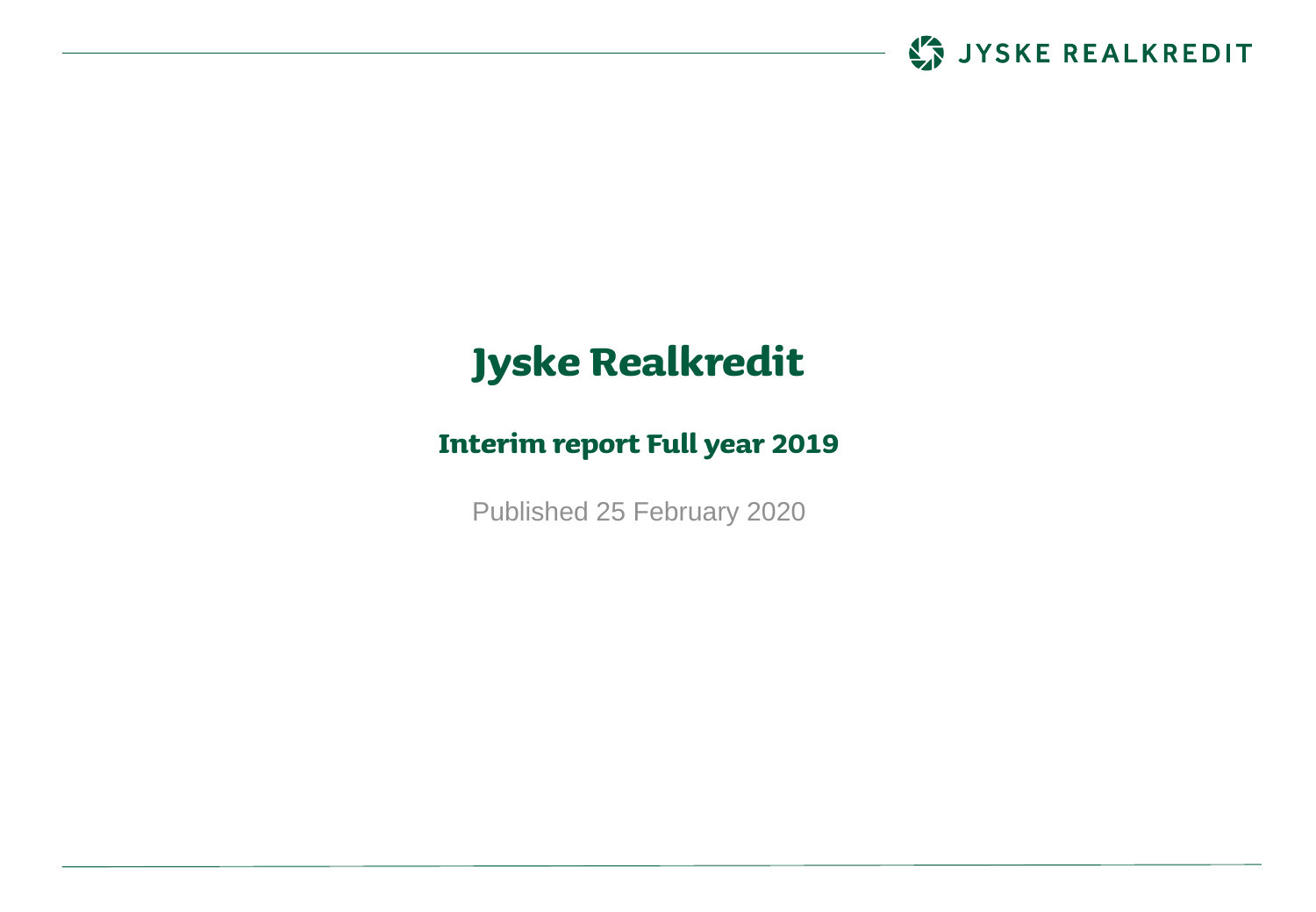

### The positive trend in earnings continues

### **Result in 2019**

- Pre-tax profit was DKK 1,117m
- Return on equity was  $7.8\%$  p.a.

### **2019 (compared to 2018)**

- Change in core earnings and expences due to new intra-group settlement model
- Low loan impairment charges
- Pre-tax profit after IFRS 9-implementation in 2018 increased by 14 %

### **Expectations for 2020**

- The increase in the portfolio is expected to continue, but at a lower moderate pace than in 2019
- Profit is expected to be at the same level as in 2019 or below

| Core profit and net profit for the period            | 2019        | 2018  | <b>Index 19/18</b> |
|------------------------------------------------------|-------------|-------|--------------------|
| <b>DKKm</b>                                          |             |       |                    |
| <b>Core operations</b>                               |             |       |                    |
| Administration margin, etc.                          | 2,334       | 1,896 | 123                |
| Other net interest income                            | 58          | 77    | 75                 |
| Net fees, charges and commission income etc.         | $-641$      | 256   |                    |
| Value adjustments                                    | 6           | -84   |                    |
| Other income                                         | 22          | 216   | 10                 |
| <b>Core earnings</b>                                 | 1,778       | 2,361 | 75                 |
| Core expenses                                        | 310         | 730   | 42                 |
| Core earnings before loan impairment charges<br>etc. | 1,468       | 1,631 | 90                 |
| Loan impairment charges etc.                         | 35          | $-38$ | $-92$              |
| Pre-tax profit before IFRS 9-implementation          | 1,433       | 1,669 | 86                 |
| IFRS 9 regulation of impairments early 2018          | $\mathbf 0$ | 407   |                    |
| Pre-tax profit                                       | 1,433       | 1,262 | 114                |
| Tax                                                  | 316         | 263   | 120                |
| Net profit or loss for the period                    | 1,117       | 999   | 112                |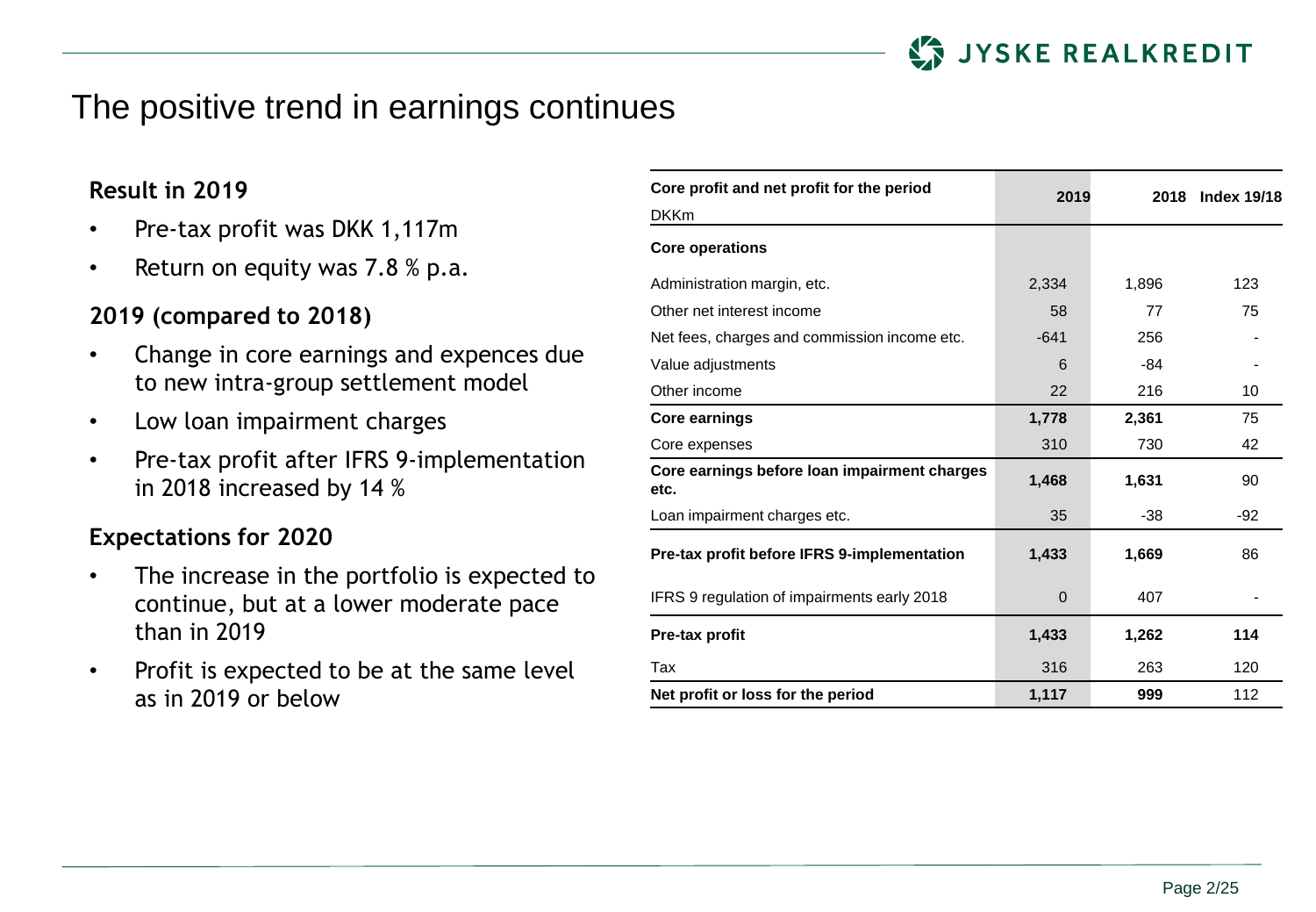

### Financials - selected graphs







#### *Impairment charges and reversals (DKKm) Balance of loan impairments in % of lending*



\*Implementation of IFRS 9



Page 3/25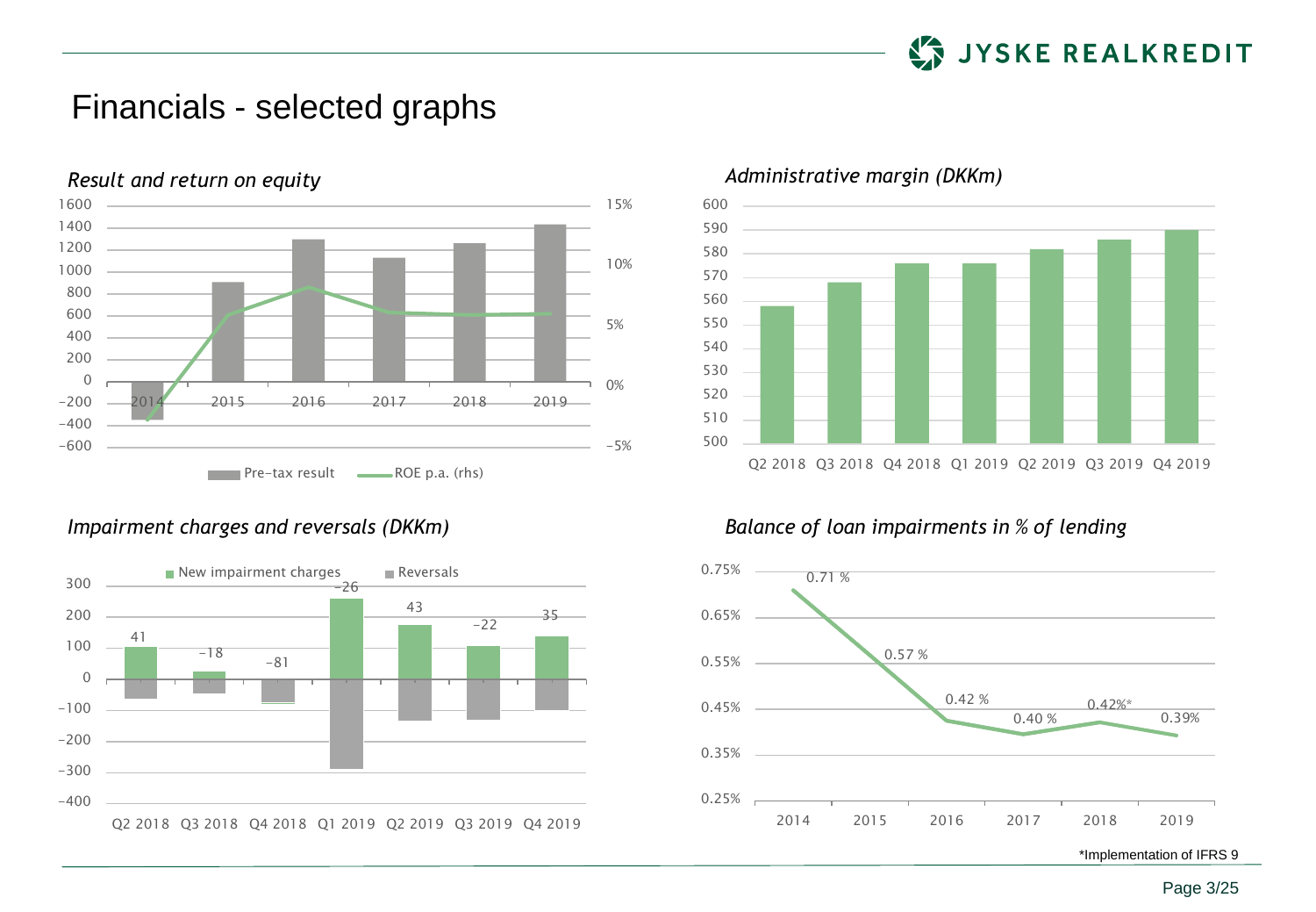

## Continued growth in mortgage lending

- Lending growth of DKK 11.3bn in 2019
- Net growth in mortgage lending of more than 60 % over last six years
- Net growth primarily in residential segment
- Commercial and subsidised lending growing with DKK 41bn (DKK 32bn in housing properties) since beginning of 2014
- Growth in the portfolio creates larger issuances and lower funding costs
	- The proportion of level 1B series is increased
	- Same mortgage funding price as larger competitors in the DKK market



#### *Market share of mortgage market (%)*



#### *Total mortgage lending (DKKbn)*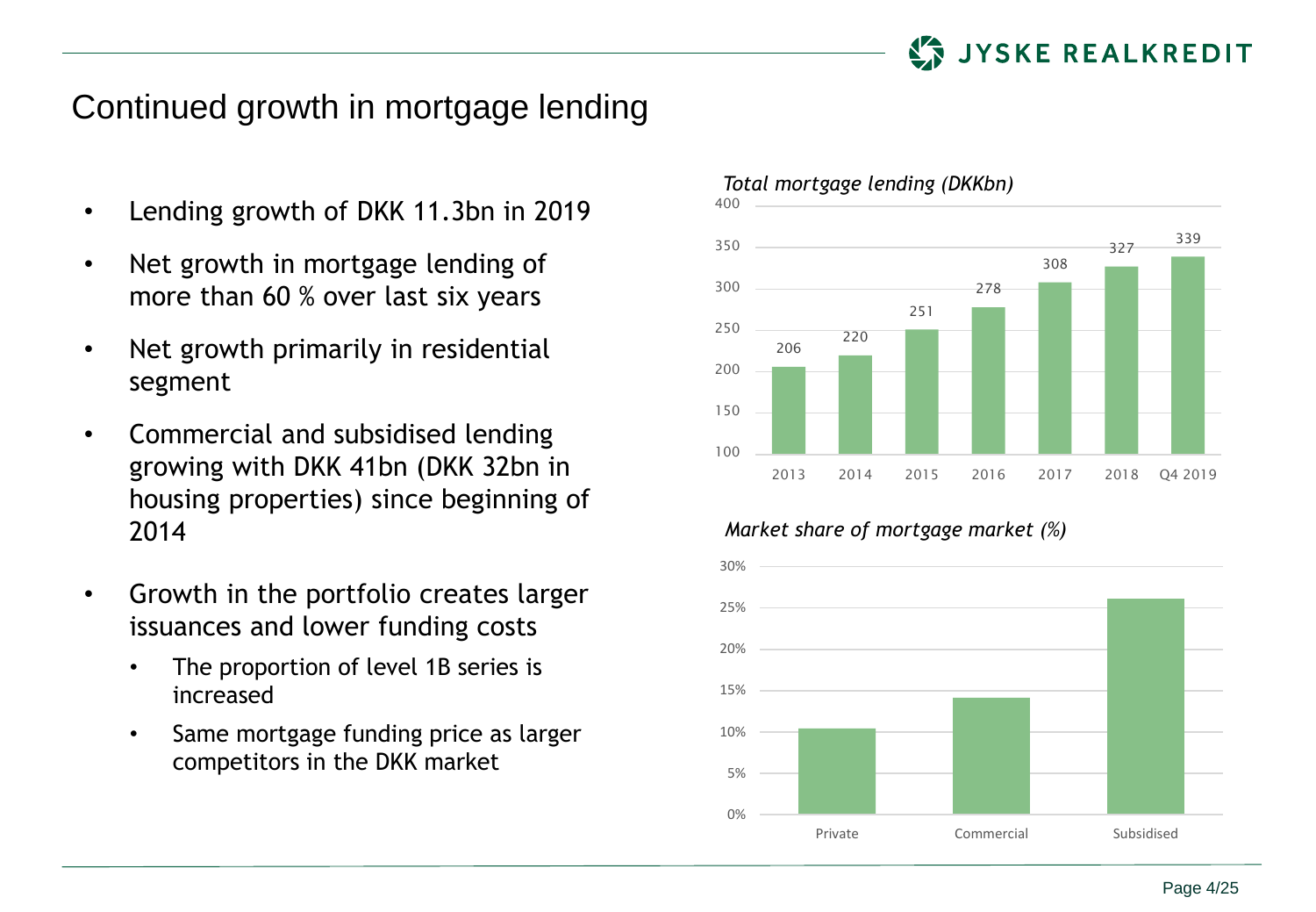## **STAIN STATE REALKREDIT**

## Expected fully implemented CRD IV & Danish SIFI demands



\*) Countercyclical buffer is expected to be 1.5 % form end-Q2 2020

- The solvency need is expected to be at 15.5 % at the end of 2020, of which 12.0 % should be covered with core equity
- Jyske Realkredit is already compliant with the fully implemented requirement
- Growth not constrained by capital requirements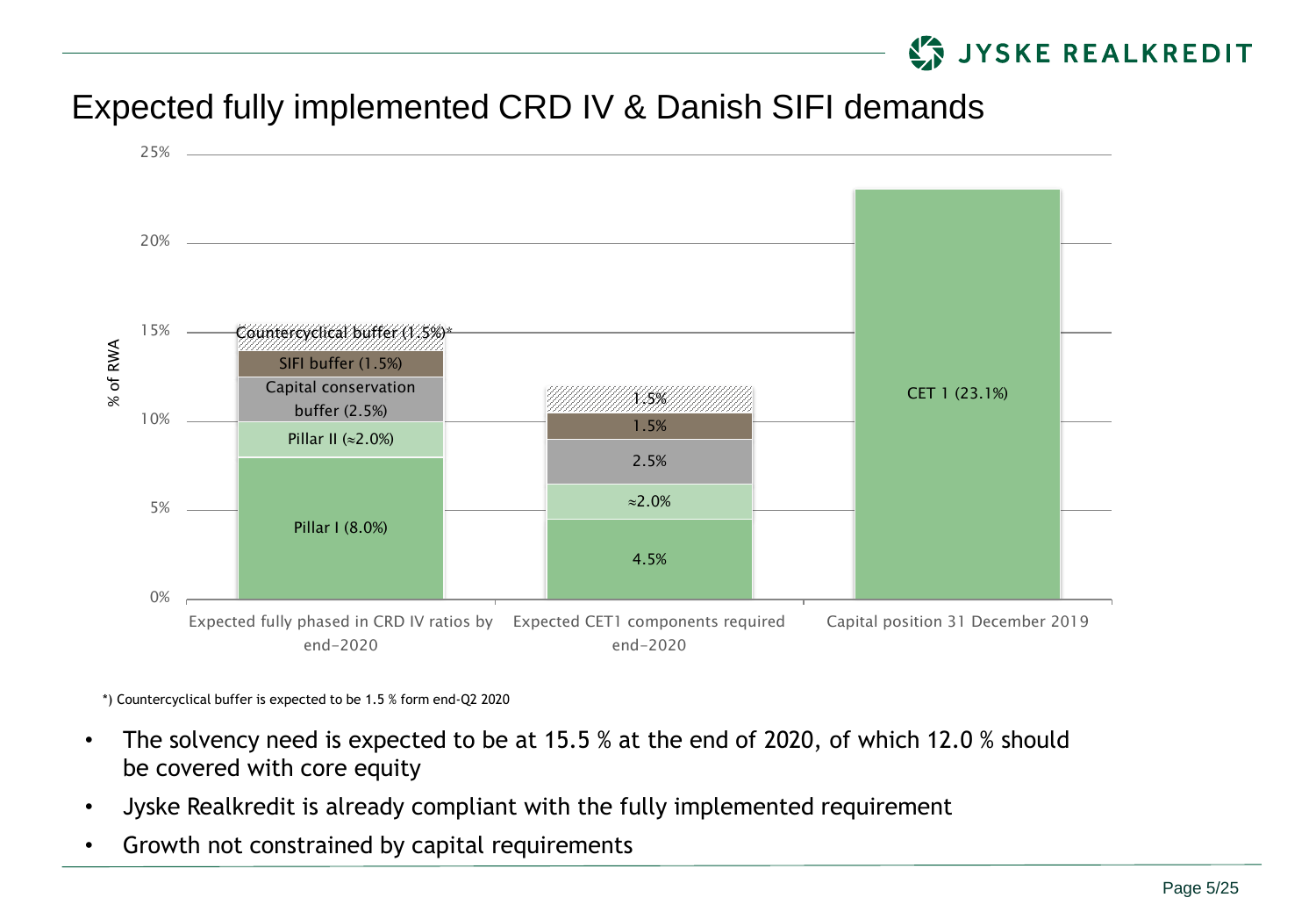

### Debt buffer for Danish mortgage institutes

- MREL-debt buffer to be implemented gradually from 2016 to 2020
- Debtbuffer must be covered by CET1, AT1, AT2 or senior (unsecured) debt
- For capital instruments to be compliant with the debt buffer, the following must apply:
	- Original time to maturity at least two years
	- Appropriate maturity diversification
- The Danish FSA can decide that the debt buffer should be covered fully or partly with bail-inable debt instruments
- Jyske Realkredit fulfils the debt buffer in Q4 2019 with CFT1 and senior debt



\*) Countercyclical buffer is expected to be 1.5 % form end-Q2 2020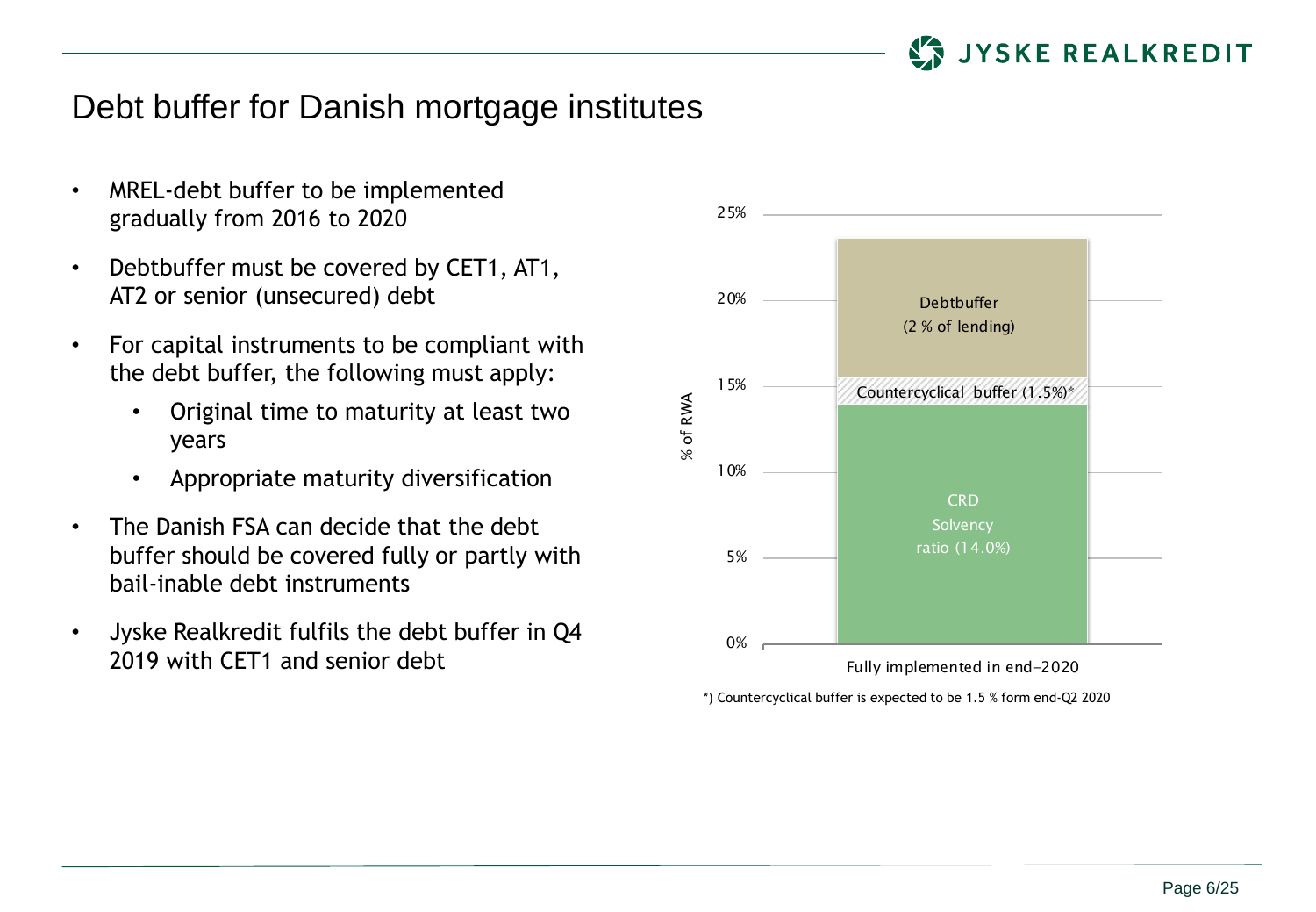

## Rating

- Jyske Bank and Jyske Realkredit issuer credit rating upgraded by S&P to A in October 2019
- Upgrade due to ALAC buffer above 5 %
- Nominel OC-requirements is at a lower level than in 2015 despite growth of mortgage loans of DKK +135bn
- Improvement in credit quality and composition of cover pool

#### *Rating Standard and Poor's*

| Jyske Realkredit ICR  | Α              |
|-----------------------|----------------|
| Outlook               | <b>Neutral</b> |
| Capitalcenter B       | AAA            |
| Capitalcenter E       | AAA            |
| Capitalcenter General | AAA            |
| Free notches over AAA |                |



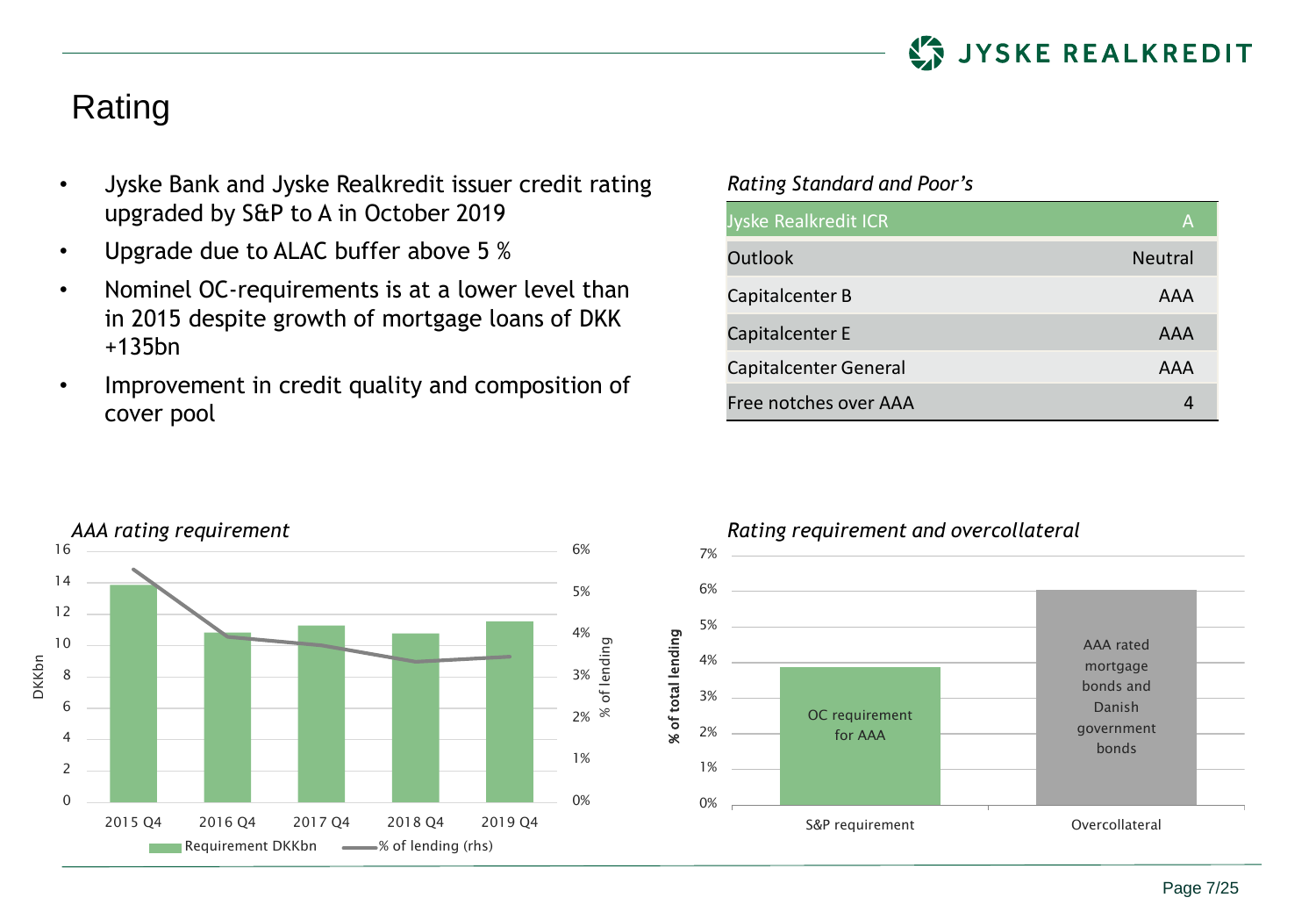

### Historically high remortgage activity

- Increasing prices on callable DKK covered bonds from beginning of 2019 especially in first half of
- Open series for financing 30 year fixed interest mortgage loans are at the moment 1.0% and 1.0% IO
- Borrowers are taking advantage of high bond prices and converting to loans with lower interests
- This has led to high activity in DKK callable bonds
	- Average daily traded amounts in June 2019 of DKK 20.7bn (in 2018 DKK 5.9bn)

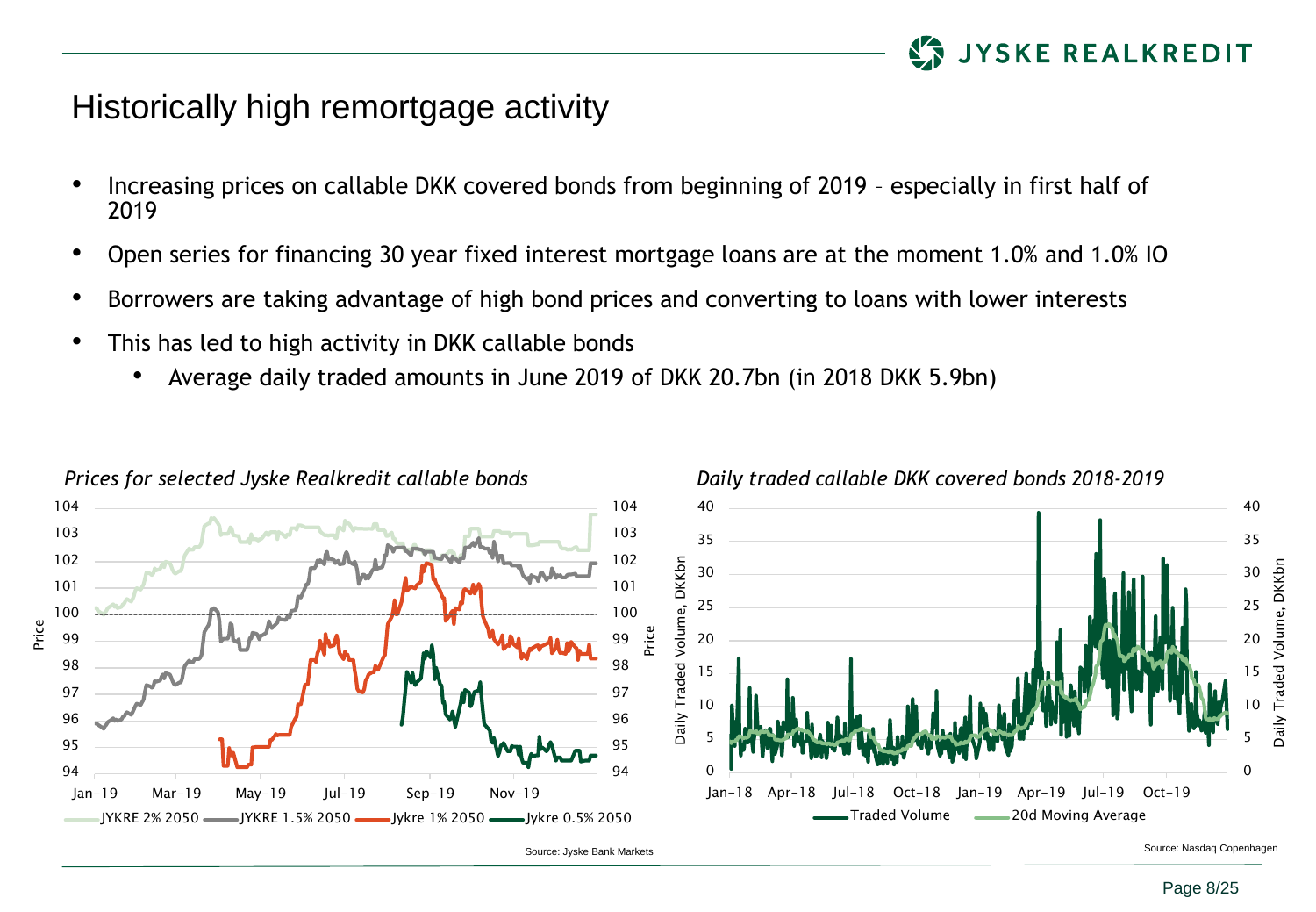

### Sustainable Transpacency Template

- As the first financial institution Jyske Realkredit publish Sustainable Transparency Template
- Very different definitions of "green" covered bonds
- Available public information about energi labels in Denmark
- Majority of energy production is based on renewable energy
- Instead of focus on definition of "green" Jyske Realkredit want to be transparent
	- Cover pool specific information about the green assets in the cover pool
	- Distribution of EPC-scores
	- Distribution of input in the heat and electricity production

#### *Distribution of energy labels (% of total lending)*



#### *Distribution of heat production (% of total lending)*

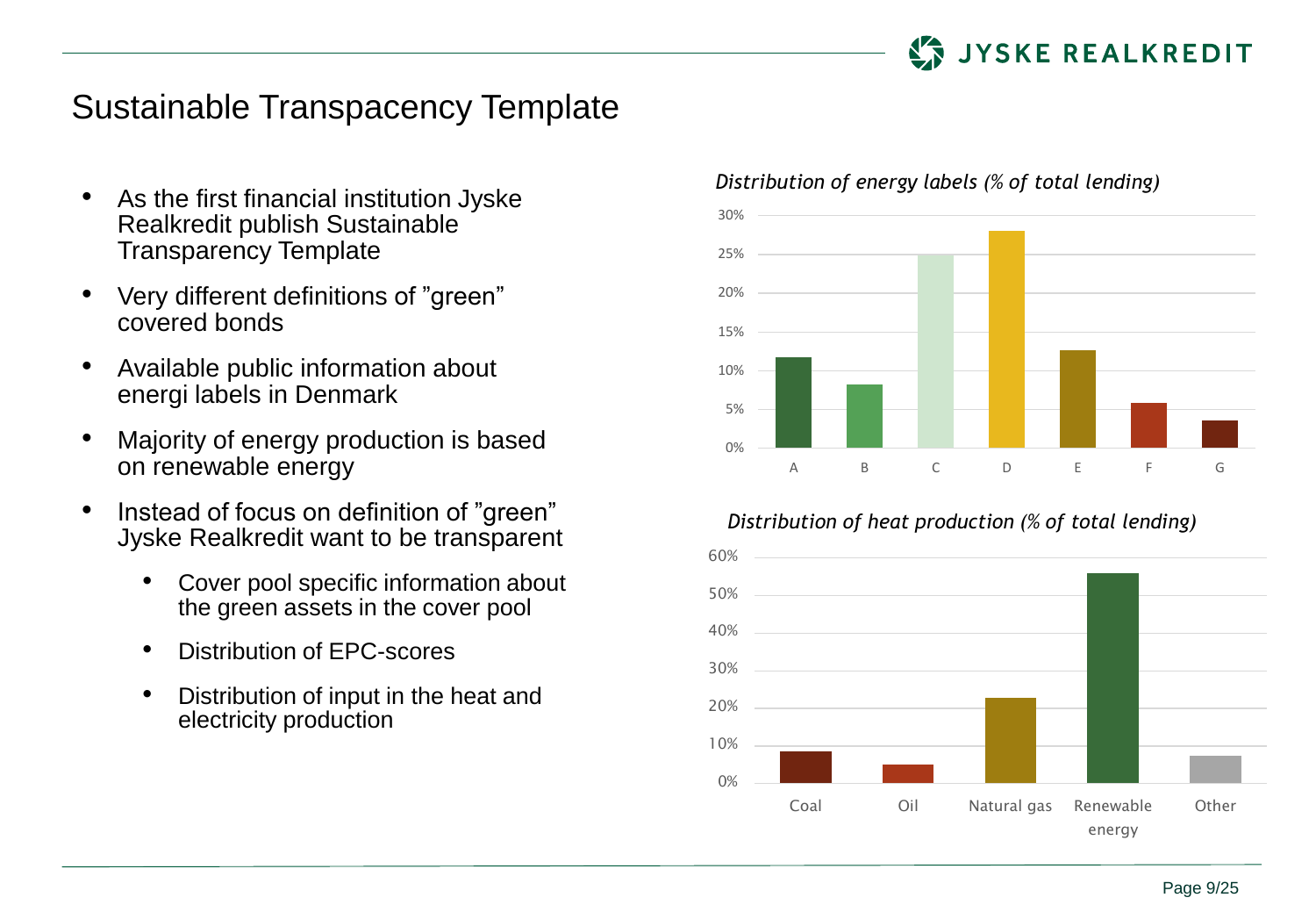

# CO<sub>2</sub>-emissions in Sustainable Transparency Template

- Jyske Realkredit now also reports on calculated CO<sub>2</sub>-emissions in Sustainable Transparency **Template**
- Calculated CO<sub>2</sub>-emissions based on EPC
- Enables investors to follow development in CO<sub>2</sub>-emissions in assets behind Jyske Realkredit covered bonds
- Follows the recommendation from Forum for Sustainable Finance

### *Calculated CO<sup>2</sup> -emissions for Jyske Realkredit capital center E*

| Property type                                         | Ton $CO2$ | $\overline{\rm{Kg~CO_{2}/m^{2}}}$ |
|-------------------------------------------------------|-----------|-----------------------------------|
| Owner-occupied homes                                  | 324,672   | 22.2                              |
| <b>Subsidised Housing</b>                             | 21,328    | 10.3                              |
| <b>Cooperative Housing</b>                            | 10,458    | 10.2                              |
| Private rental                                        | 36,643    | 9.8                               |
| Office, Business, Manufacturing and Manual Industries | 71,944    | 16.8                              |
| Other                                                 | 17,480    | 13.6                              |
| <b>Total</b>                                          | 482,524   | 17.9                              |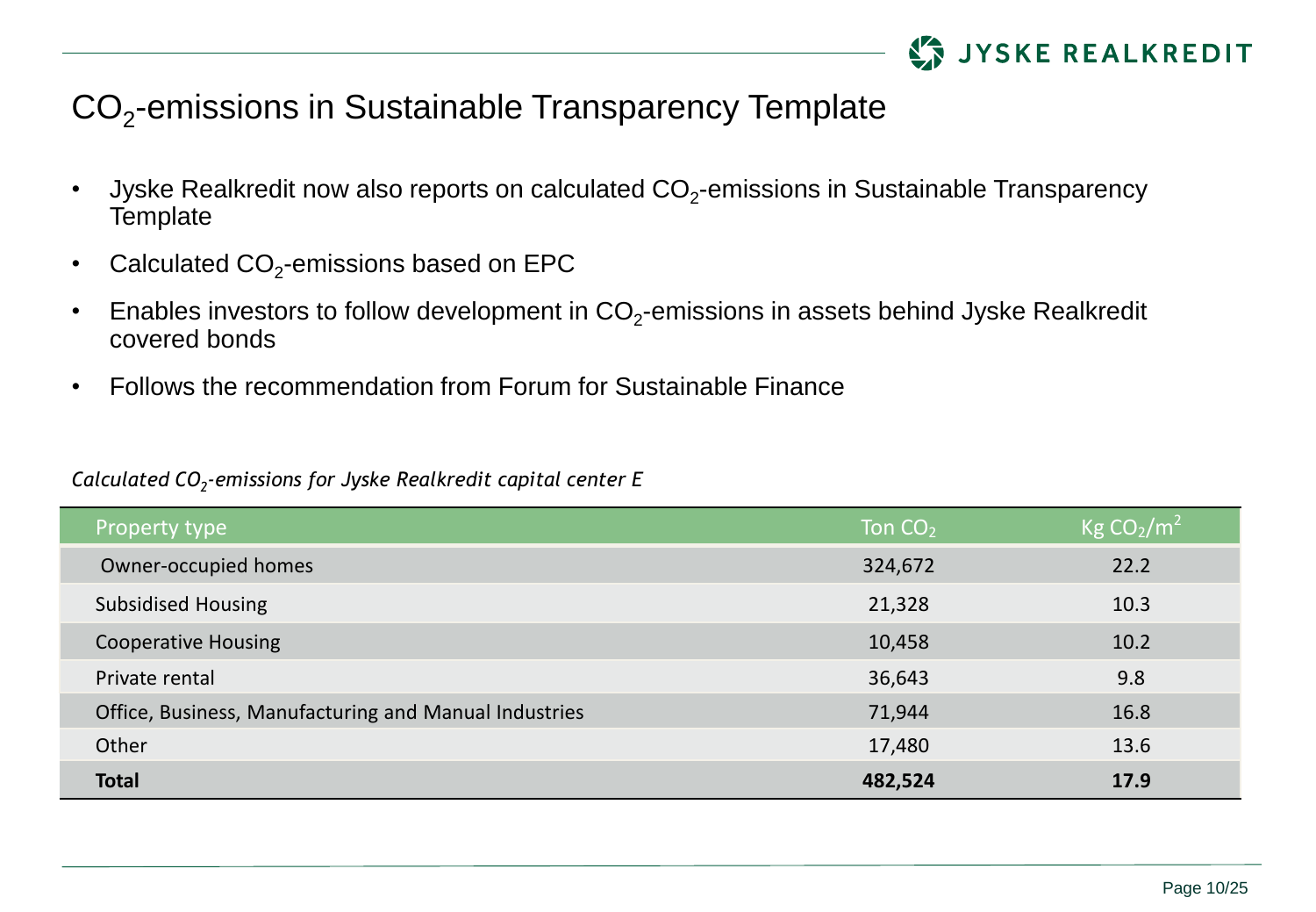

### Household behavior

- Private consumer expectations are at the lowest level since end 2016…
- …but the private sector is well prepared for a potential economic downturn
- There is still a large purchasing power in the private sector

06 08 10 12 14 16 18

-6% -4% -2% 0% 2% 4% 6% 8% 10% 12%

Source: Statistics Denmark

% of GDP

- The Private sector is still saving up
- Household debt is declining

-6%  $-4%$ -2% 0% 2% 4% 6% 8% 10% 12%

% of GDP



#### *Consumer expectations*

20

20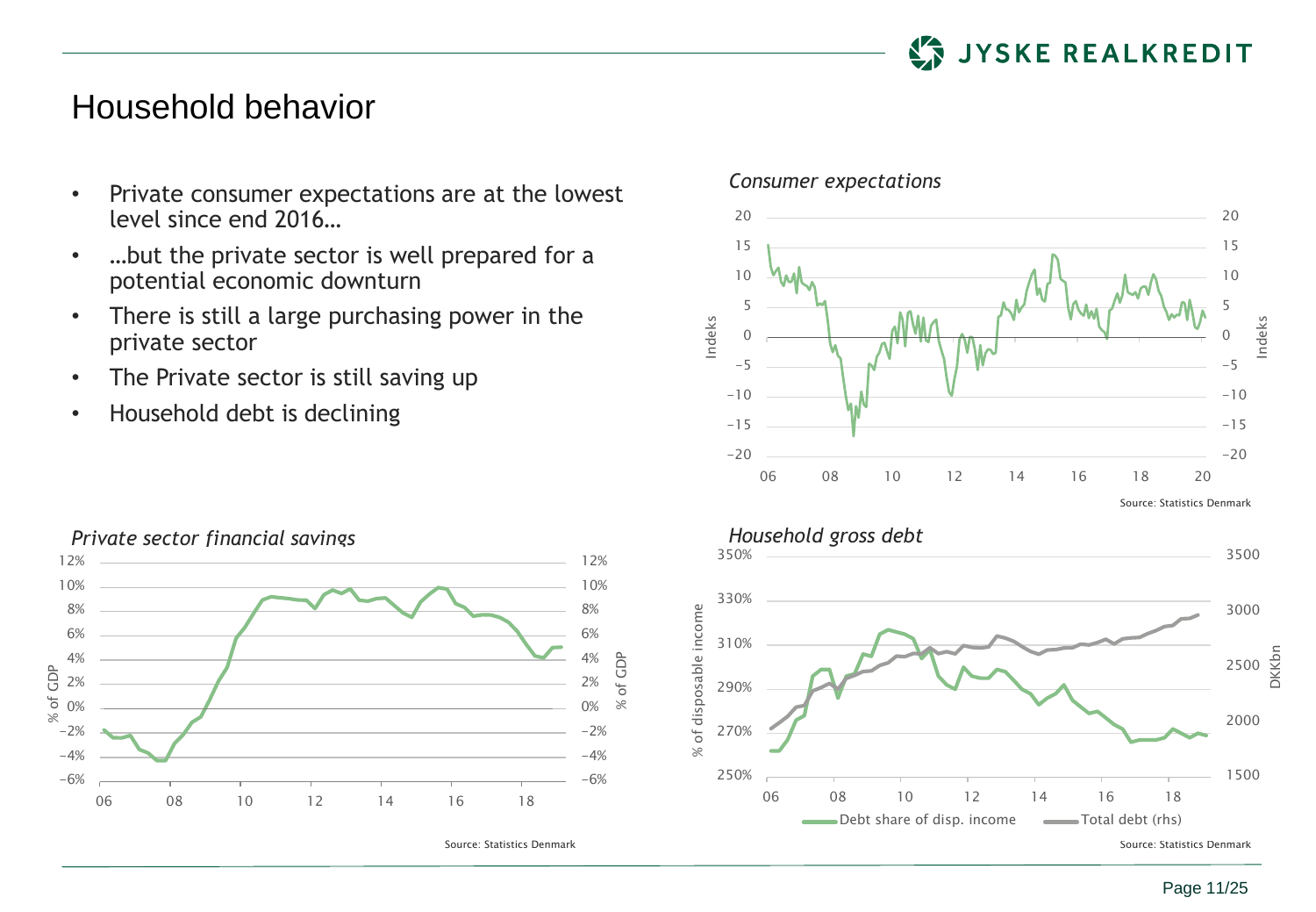

### Household finances

- Interests rates are historical low
- Average 30-year fixed interest rate at 1.3 %
- Housing burden also at a historical low level
	- Price of owning own house is low
	- Increasing property prices and decreasing interests
- Private consumers remortgage to loans with interest rate fixed until maturity and with amortization





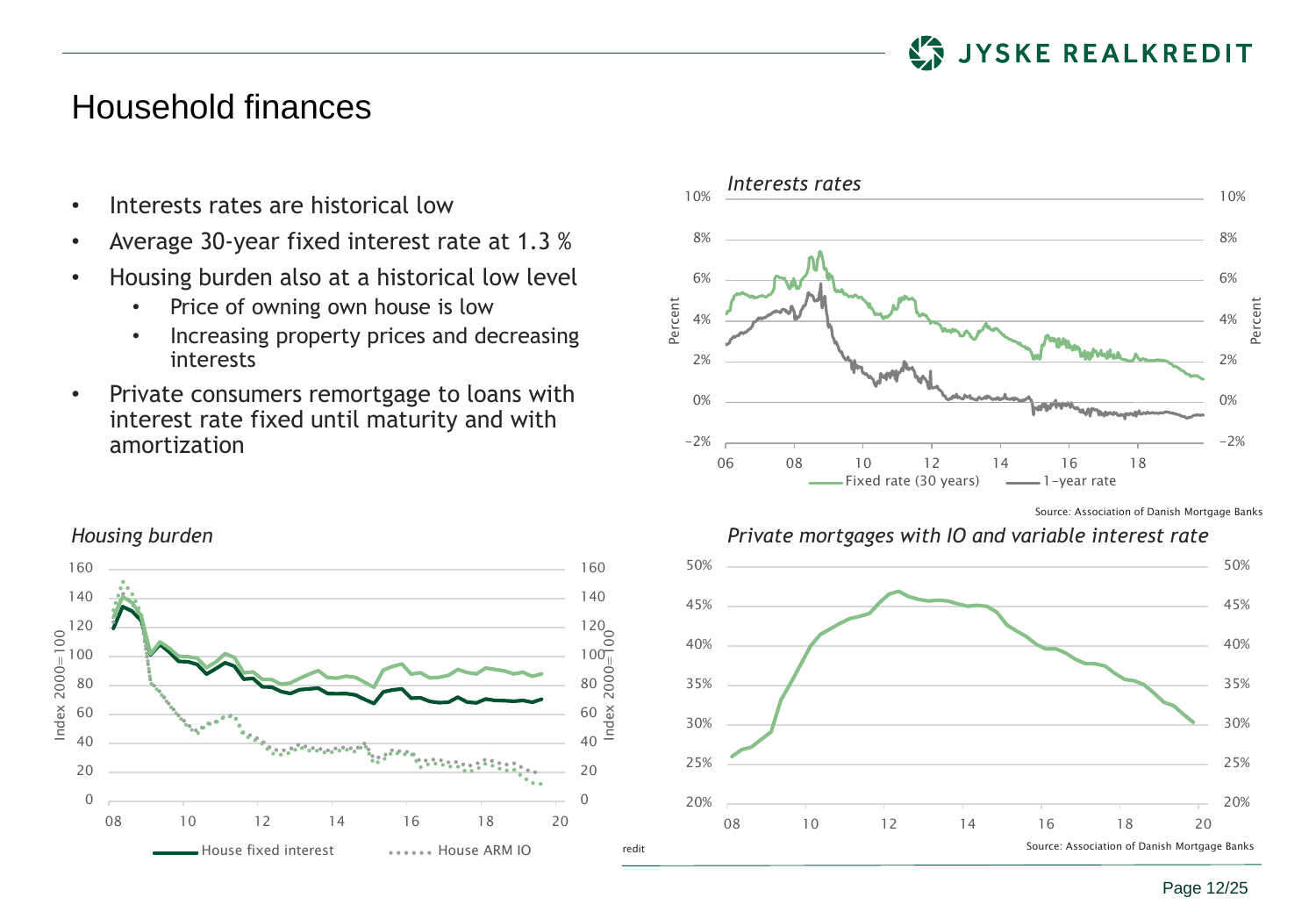

### Danish housing market

- Increasing house prices after the financial crisis
- Compared to Sweden and Norway Denmark has repriced
- Historical increasing prices in urban areas and increasing/staggering prices in non-urban areas Historical increasing prices in urban areas and<br>increasing/staggering prices in non-urban areas<br>Stable apartment prices in Capital Region<br>Population growth strongest in Capital Region and
- Stable apartment prices in Capital Region
- Central Region



#### *Nordic house prices*





Page 13/25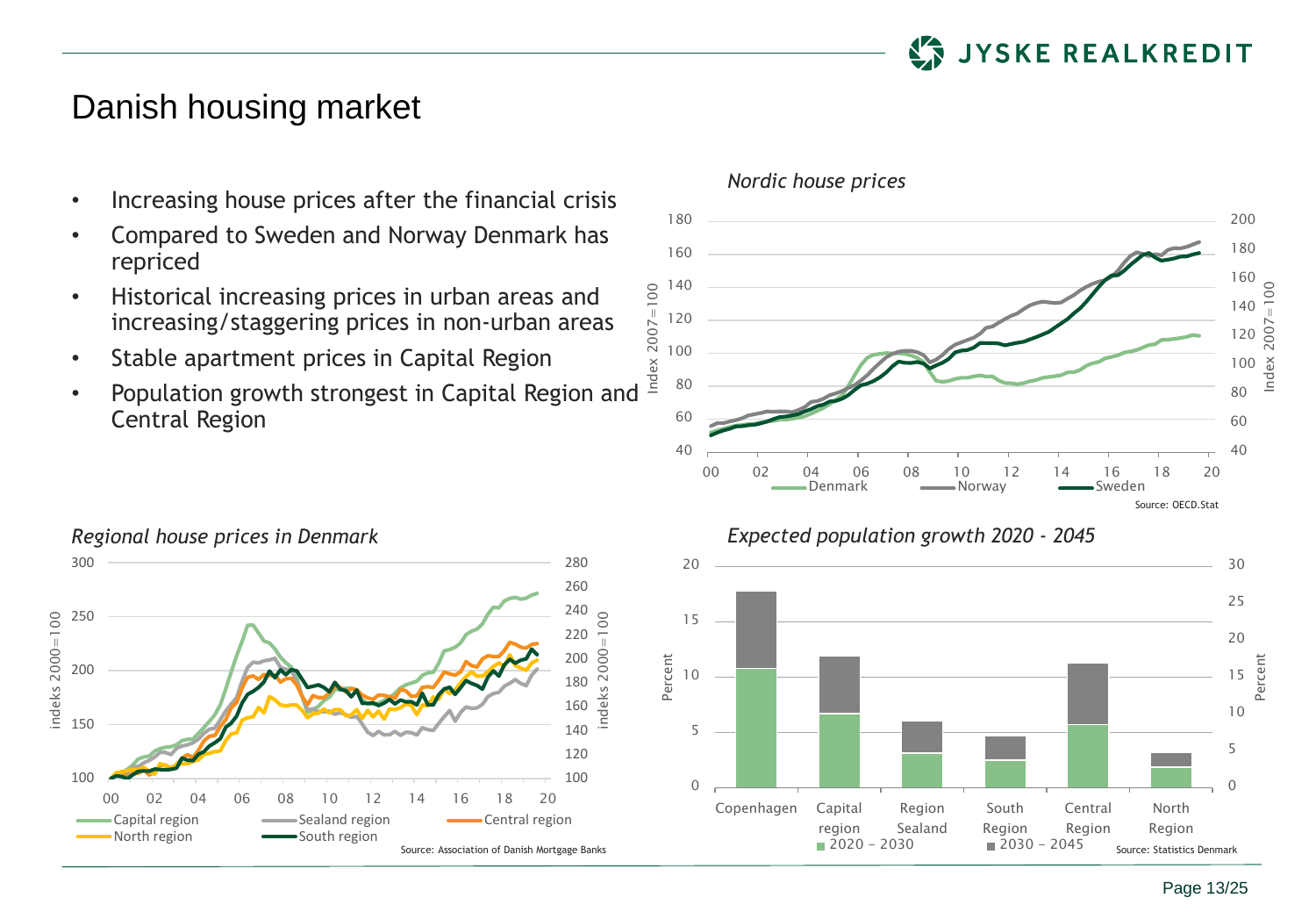

### Property tax reform

| <b>Property tax</b>         |       |
|-----------------------------|-------|
| Value < DKK 3.040t          | 1,00% |
| Value > DKK 3.040t          | 3,00% |
| Based on value in 2001/2002 |       |

| Tax on land          |       |
|----------------------|-------|
| Value (Average)      | 2,60% |
| Current public value |       |

### *Current property tax system New property tax sytem 2024*

| <b>Property tax</b>                   |       |
|---------------------------------------|-------|
| Value < DKK 7.500t                    | 0,55% |
| Value > DKK 7.500t                    | 1,40% |
| Based on current total property value |       |

| Tax on land                          |       |
|--------------------------------------|-------|
| Value (average)                      | 1,60% |
| 20 % of current total property value |       |

- The taxation should be not be higher than with current rules
	- Current property owners will not be affected negatively
	- New owners from 2024 could pay higher taxes
- Increase in taxes for properties with high increases in property value since 2001/2002
	- Taxation on expensive properties is expected to increase
- Current public value of land is low for apartments in larger cities
	- Total taxation on apartments in the larger cities area will increase
	- Expected effect on apartment prices is a decrease of 5 10 %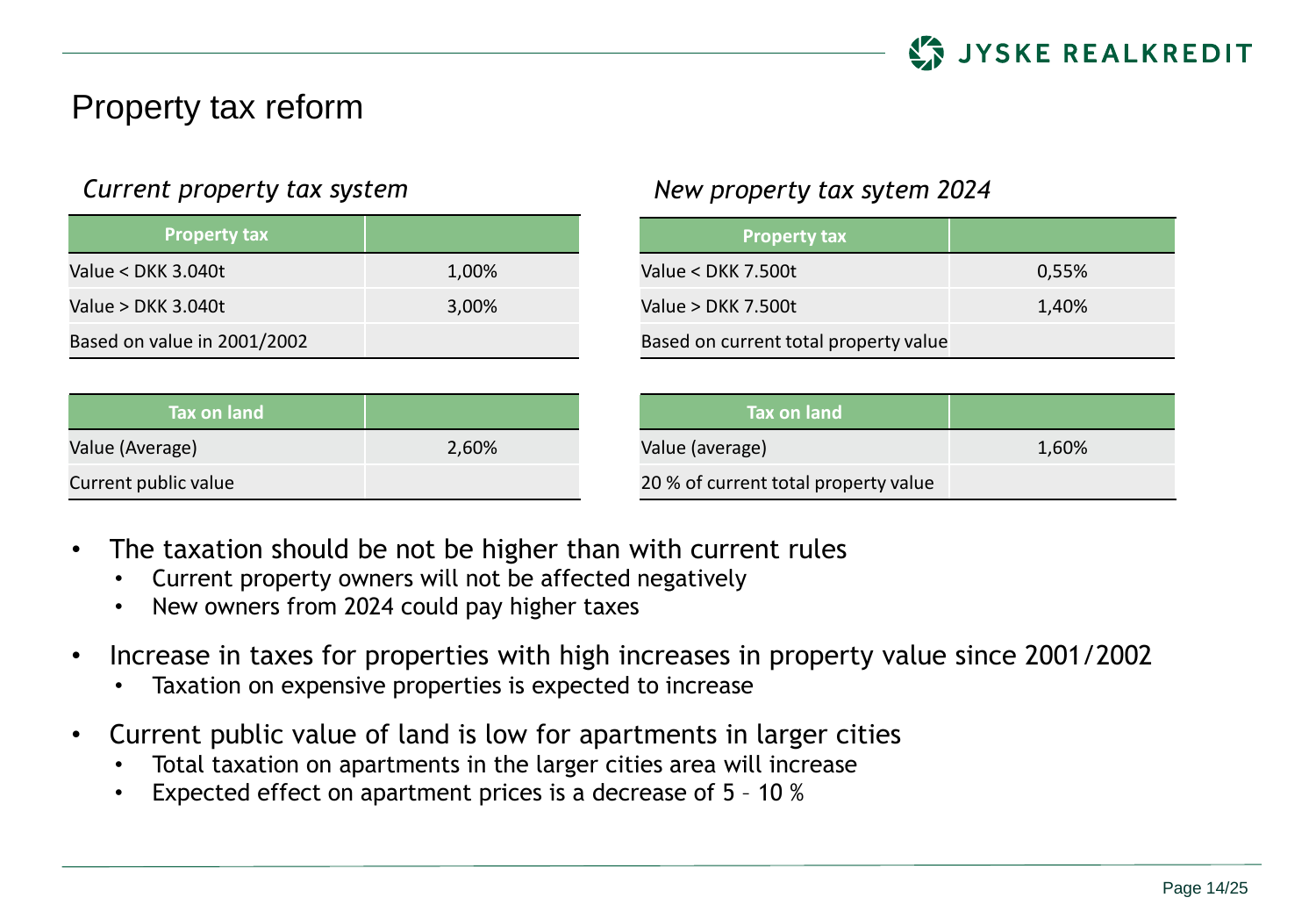

### Portfolio

- 87 % of lending to properties with housing purposes
	- No lending to agriculture and other primary production
- Stable share of private and commercial lending
- Increase in share of fixed rate mortgages and decreasing share of F1 and F2
- Decreasing proportion of interest only loans







Page 15/25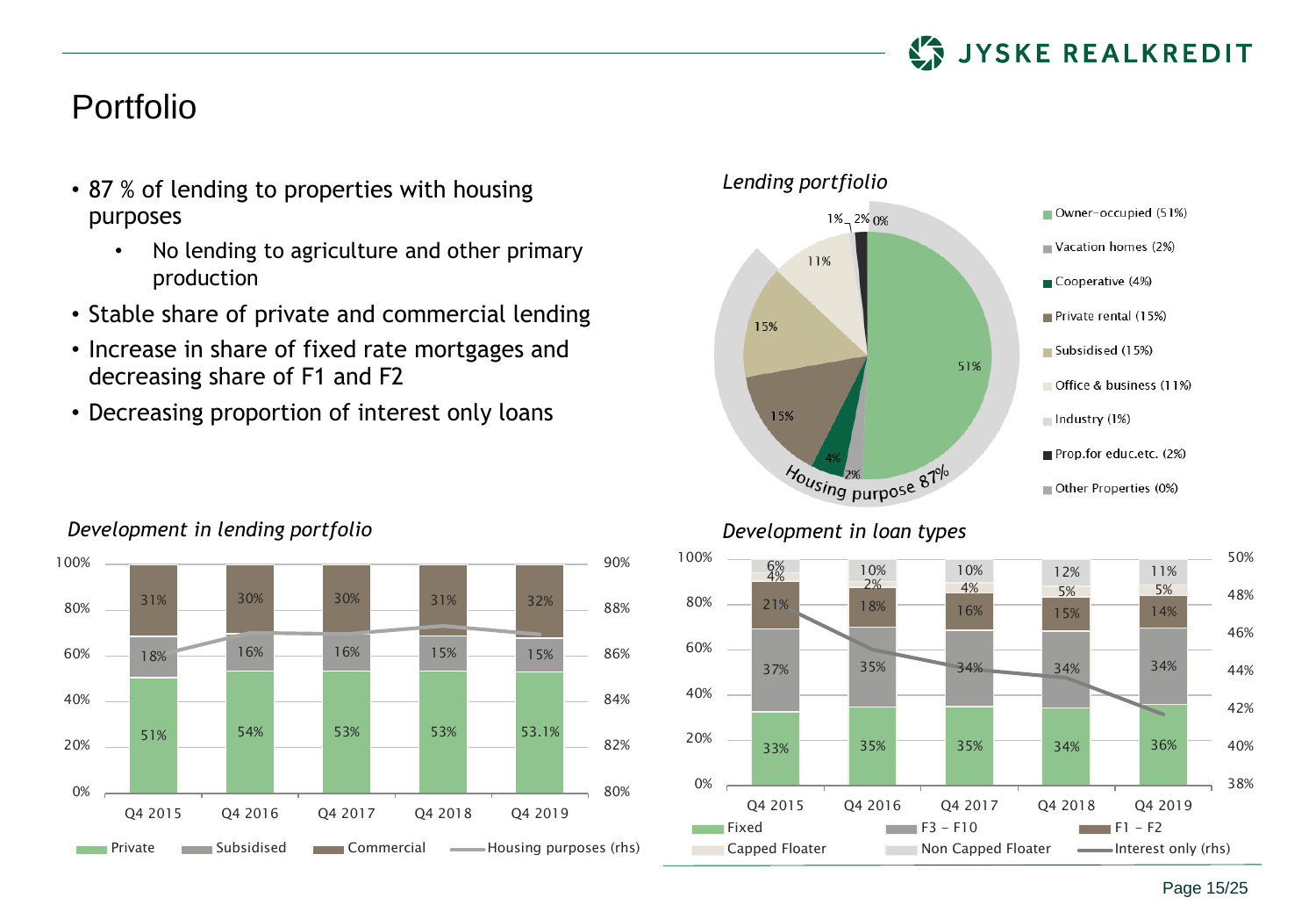

### Geographical distribution

- East East strategy
- The primary portfolio is focused around largest cities - areas with increasing housing prices and expected population growth
- Concentration in four largest cities, but lending all across Denmark
- Relative small losses in urban areas through the financial crisis
- High tradability prevent losses



#### Proportion of residential lending to proportion of population

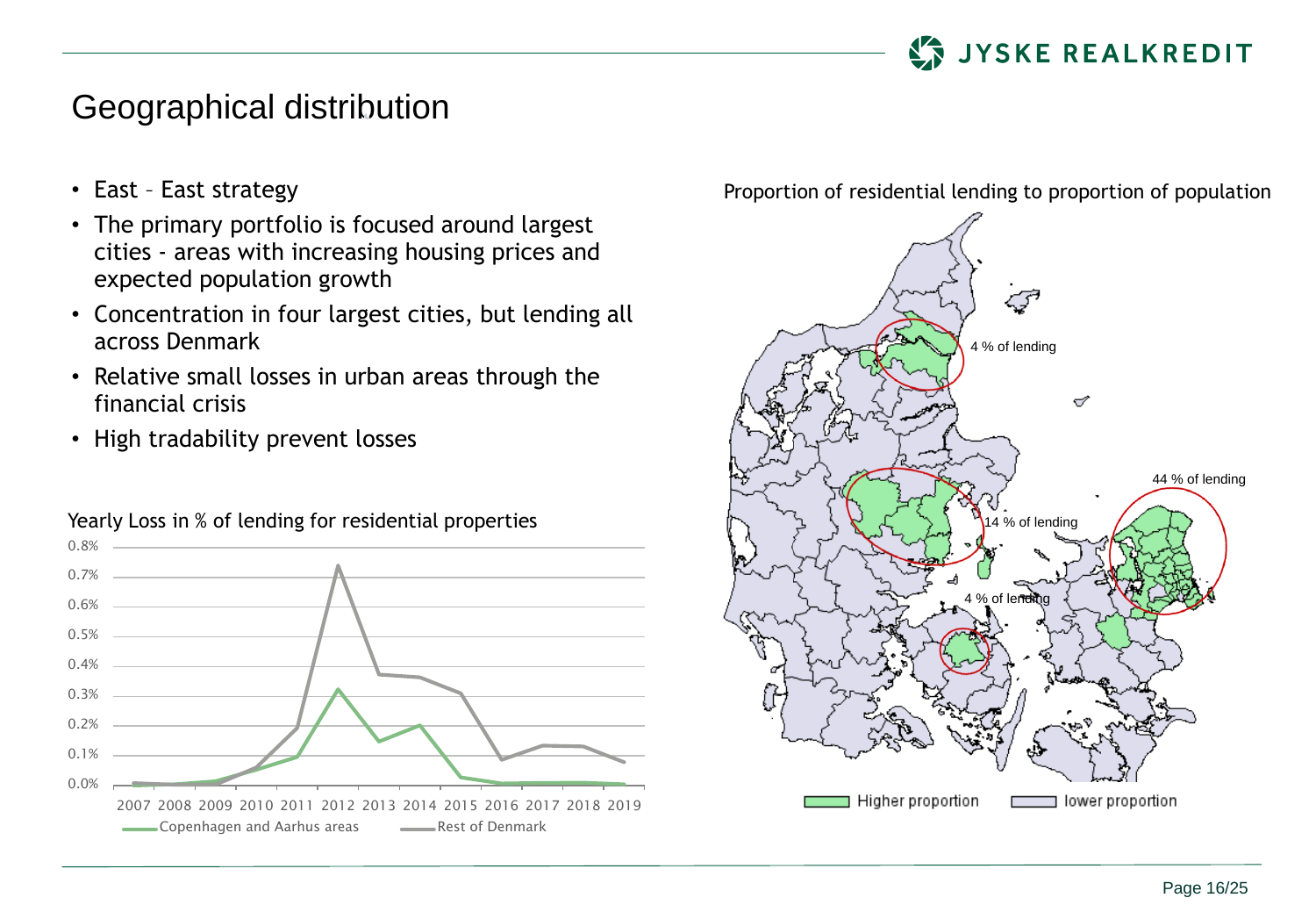

### Credit quality



*Lending in 90-days arrears (per cent of lending) Repossessed properties (DKKm/number)*







0%-20% 20%-40% 40%-60% 60%-80%

 $80\% - 100\%$   $>100\%$  Avg. LTV (rhs.)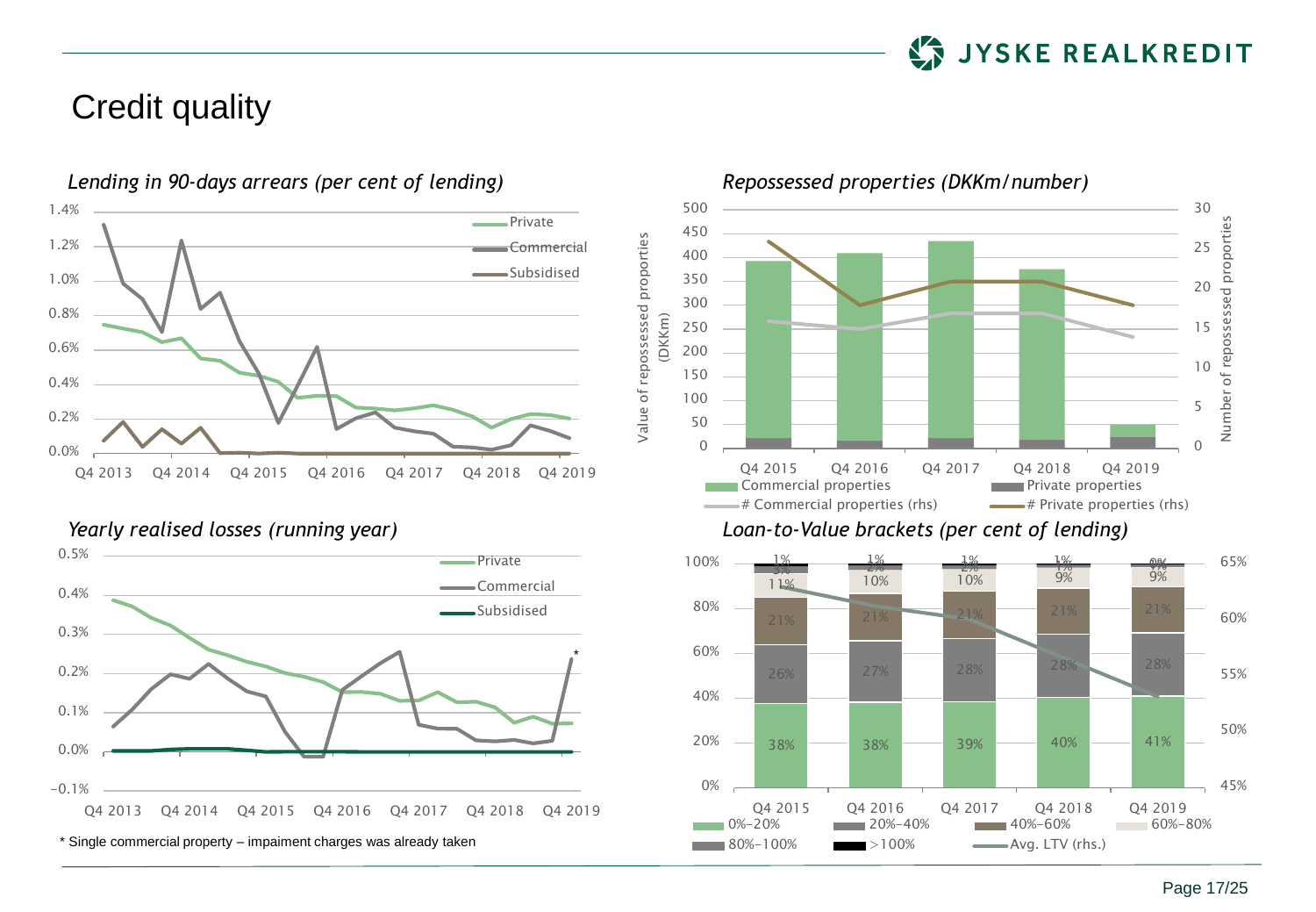

### New European covered bond directive

New European covered bond directive will come into force by end 2021 / beginning 2022

Key takeaways for Danish covered bonds

- Large liquidity buffer will force covered bonds to have a soft bullet structure
	- Soft bullet structure already implemented in Denmark
	- Not relevant for DKK callable bonds
- Introduction of an OC rule
	- Minimum level of 5 % overcollateralization (OC)
	- Can be lowered a minimum of 2 % if the financial institute take account of risk of underlying asset
- Further loan-to-value (LTV) wording has been clarified in the regulation
	- Limit of 80 % for residential and 60 %/70 % for commercial
- Premium and non-premium bonds
	- All bonds have to live up to the directive
	- Premium bonds will also live up to Article 129 of Regulation (EU) No 575/2013
- Existing bonds will be grandfathered, meaning investors current holdings are left unaffected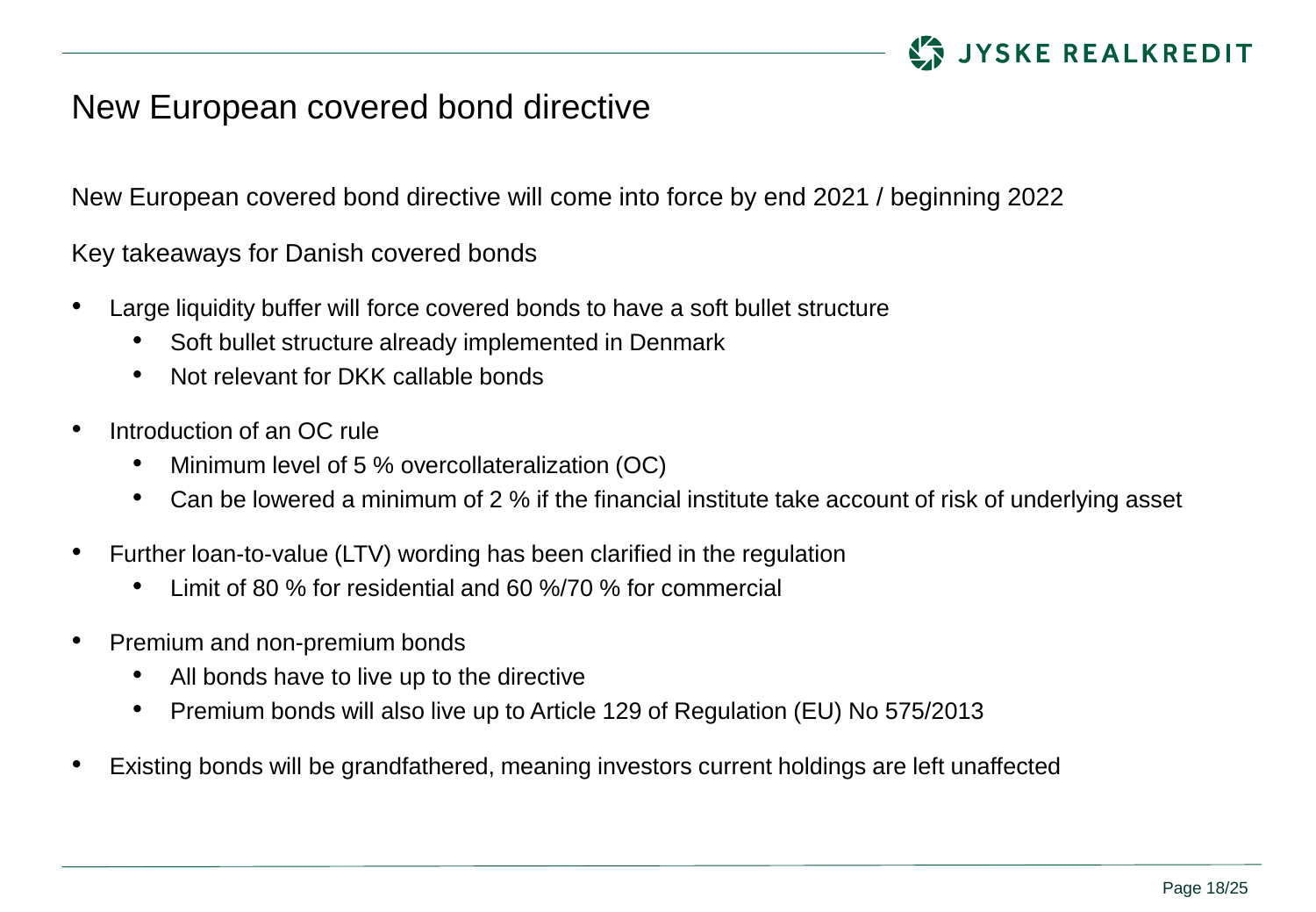

## The Supervisory Diamond for mortgage institutes

- The Supervisory Diamond takes effect as of 2018 - yet not until 2020 in respect of interest-only and loans subject to refinancing
- At the end of Q4 2019 Jyske Realkredit was compliant with all the benchmarks in the supervisory diamond
- Jyske Realkredit has implemented initiatives to comply with the supervisory diamond
	- Prolonged the funding with EUR covered bonds and derivatives
	- Introduced floater loans with a cap on the interest rate

|                                             | <b>Benchmark</b> | 2019  | 2018  |
|---------------------------------------------|------------------|-------|-------|
| <b>Concentration risk</b>                   | < 100 %          | 47.9% | 46.2% |
| Increase in loans                           |                  |       |       |
| - Owner-occupied home and<br>vacation homes | < 15%            | 2.4%  | 6.3%  |
| - Residential rental property               | < 15%            | 0.2%  | 2.6%  |
| - Agriculture                               | < 15%            |       |       |
| - Other sectors                             | < 15%            | 6.1%  | 4.0%  |
| Borrower's interest-rate risk               |                  |       |       |
| - Residential properties                    | < 25%            | 17.8% | 19.7% |
| <b>Interest-only schemes</b>                |                  |       |       |
| - Owner-occupied home and<br>vacation homes | < 10%            | 6.4%  | 7.3%  |
| Loans with frequent interest-rate           |                  |       |       |
| fixing                                      |                  |       |       |
| - Refinancing (annually)*                   | < 25%            | 15.0% | 14.7% |
| - Refinancing (quarterly)                   | < 12.5%          | 1.7%  | 3.1%  |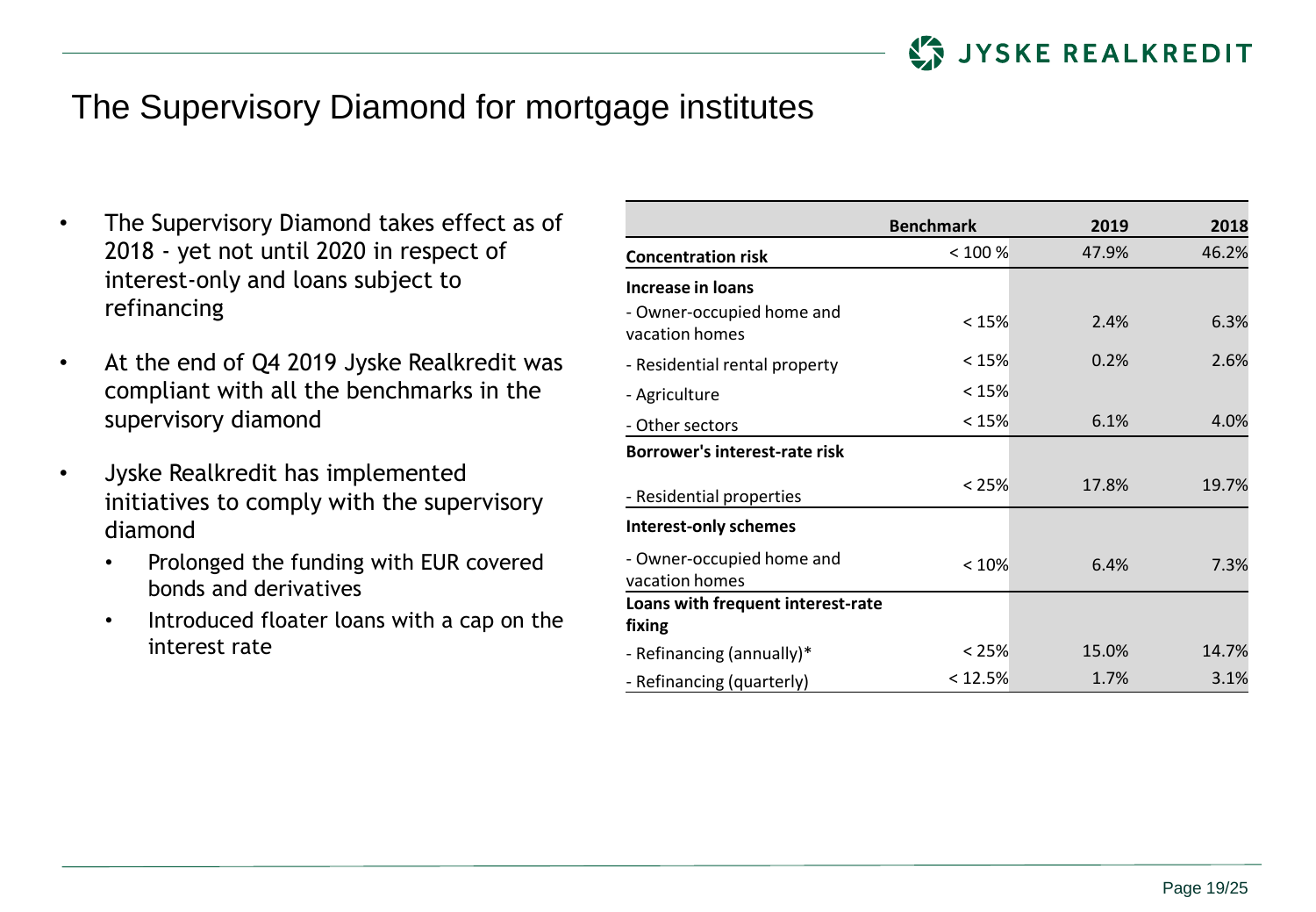

### Contact information

**Chief Executive Officer** Carsten Tirsbæk Madsen +45 89 89 90 50 ctm@jyskerealkredit.dk

**Group Mortgage Funding** Anders Lund Hansen +45 89 89 92 20 alh@jyskerealkredit.dk

**Head of Rating & IR** Christian Bech-Ravn +45 89 89 92 25 cbr@jyskerealkredit.dk **Jyske Realkredit A/S** Klampenborgvej 205 DK-2800 Kgs. Lyngby

Phone: 45 93 45 93 Fax: 45 88 99 64 E-mail: investors@jyskerealkredit.dk http://www.jyskerealkredit.com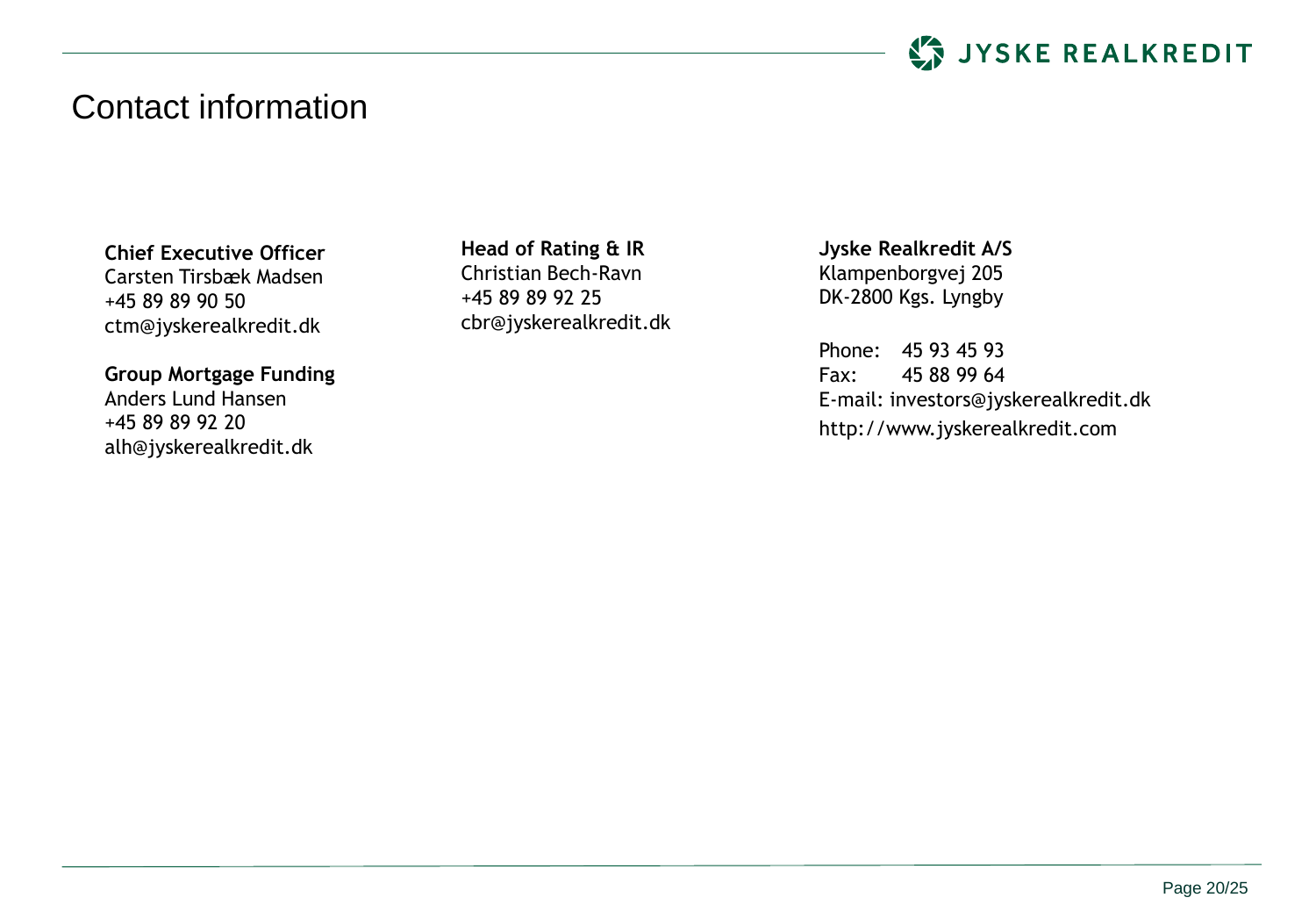

# Appendices

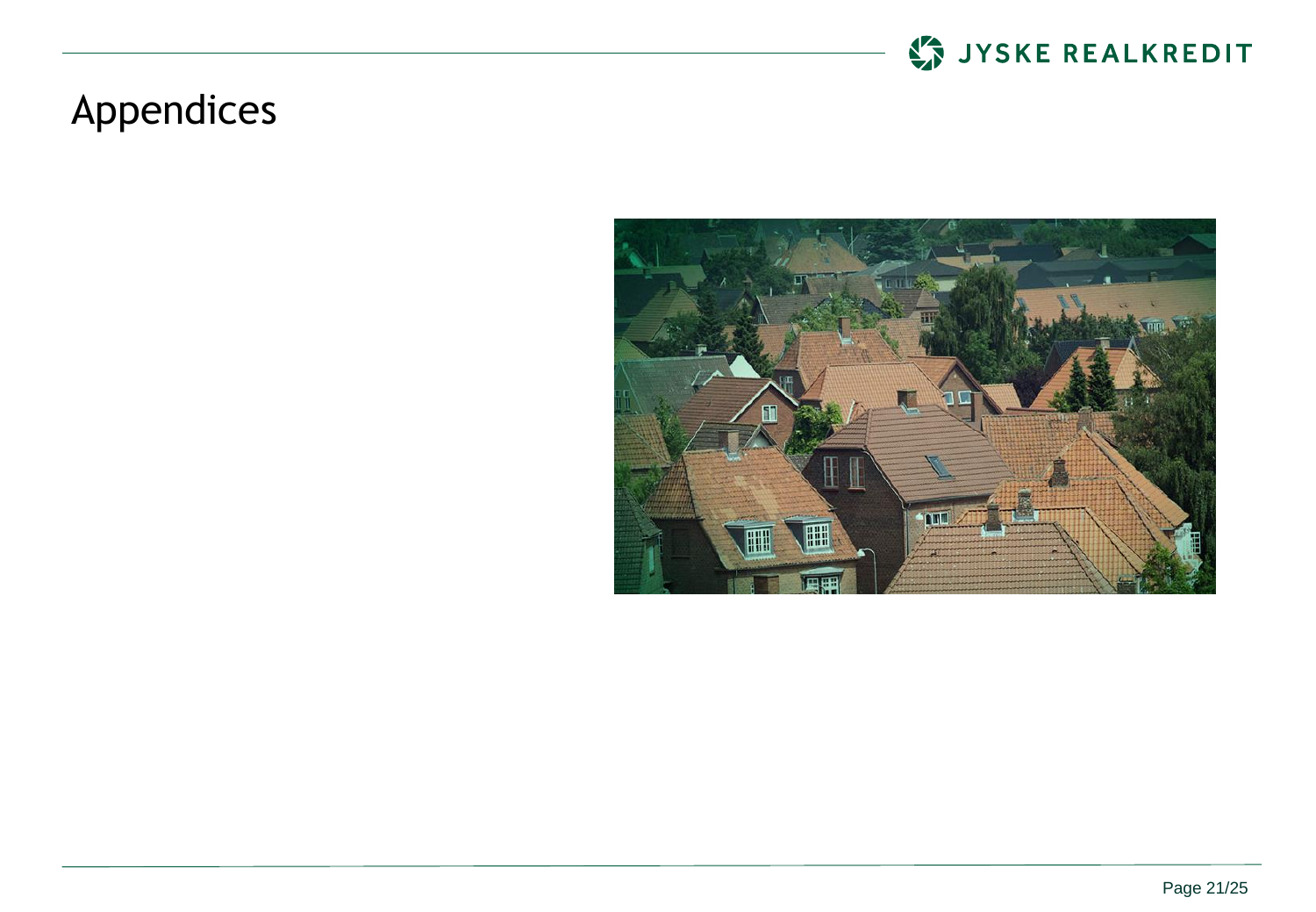

### First mortgage institute to open a callable bond with negative coupon

- Jyske Realkredit is the first Danish mortgage institute to open both a 10-year callable bond with a coupon of 0 % and also the first to open a 10-year callable bond with a coupon of -0.5%
- The bonds are used for financing of 10-year loans with amortization
- The amortization of the bond with a negative coupon follows a standard annuity amortization with quarterly redemptions
- The bondholder will not pay the negative interests to Jyske Realkredit instead an amount equal to the negative interest will be redeemed

|                |             | Asset/loan   |                   |          |             | Liability/bond |          |
|----------------|-------------|--------------|-------------------|----------|-------------|----------------|----------|
| Quarter        | Outstanding | Amortization | Interests Payment |          | Outstanding | Redemption     | Payment  |
| 1              | 1,000,000   | 25,615       | $-1,250$          | 24,364   | 1,000,000   | 25,615         | 24,364   |
| $\overline{2}$ | 974,385     | 25,583       | $-1,218$          | 24,364   | 997,385     | 25,583         | 24,364   |
| 3              | 948,803     | 25,551       | $-1,186$          | 24,364   | 948,803     | 25,551         | 24,364   |
| 4              | 923,252     | 25,519       | $-1,154$          | 24,364   | 923,252     | 25,519         | 24,364   |
| $\cdots$       | $\cdots$    | $\cdots$     | $\cdots$          | $\cdots$ | $\cdots$    | $\cdots$       | $\cdots$ |
| 40             | 24,395      | 24,395       | $-31$             | 24,364   | 24,395      | 24,395         | 24,364   |

#### *Cash flows for a 10-year mortgage loan of DKK 1,000,000 and funding, -0.5 % coupon (at par)*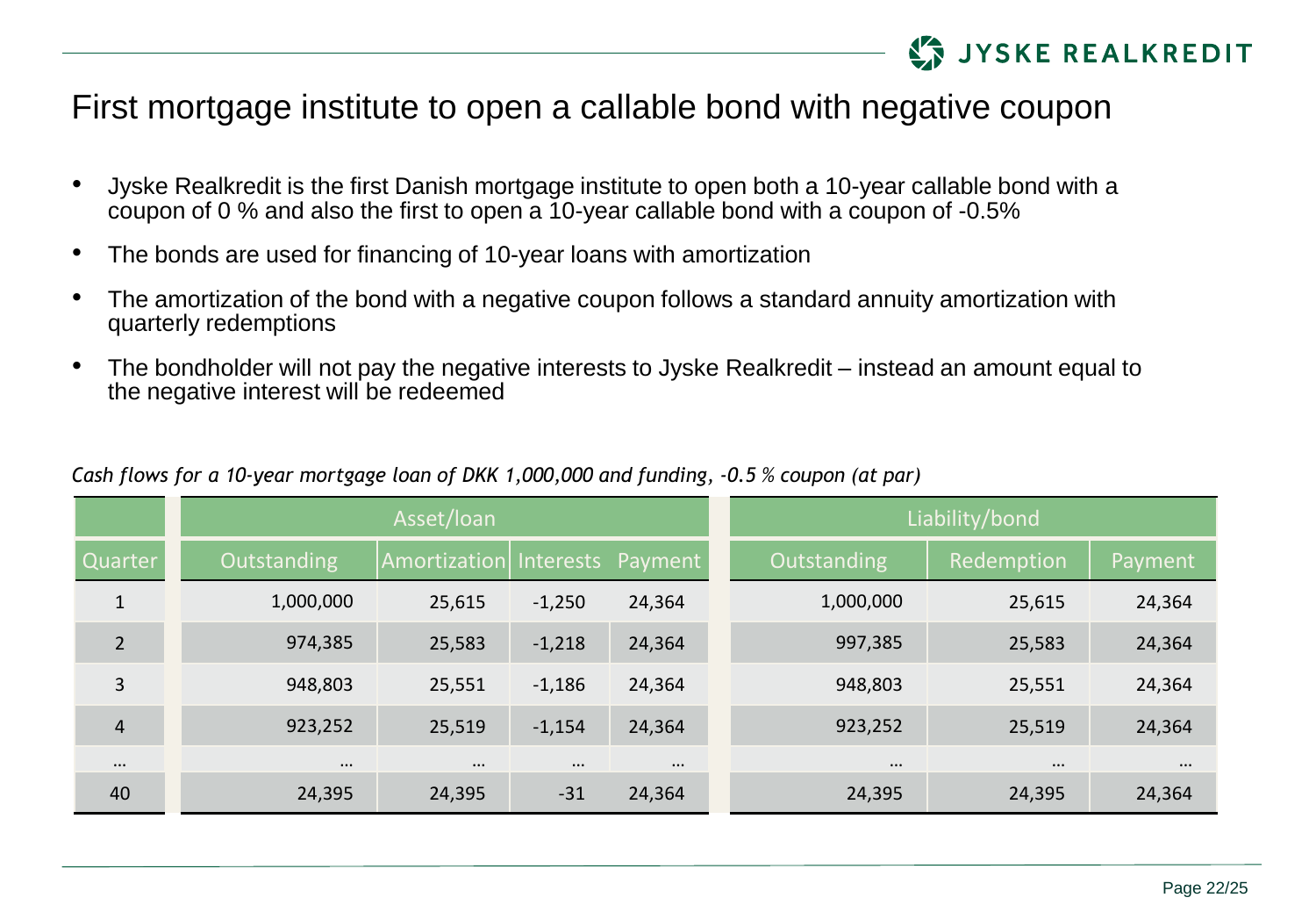

## Jyske Realkredit EUR covered bonds



*Jyske Realkredit EUR covered bond issuances\* Investor distribution\* Geographical distribution\**

- Three first successful EUR covered bond issuances in 2016 of 5 years (EUR 500m), 7 years (EUR 750m) and 10 years (EUR 750m). One issue in August 2017 (EUR 500m) og one in March 2019 (EUR 500m).
- Large interest from a vide variety of investor from different countries
- Good performance from issuances relative to peers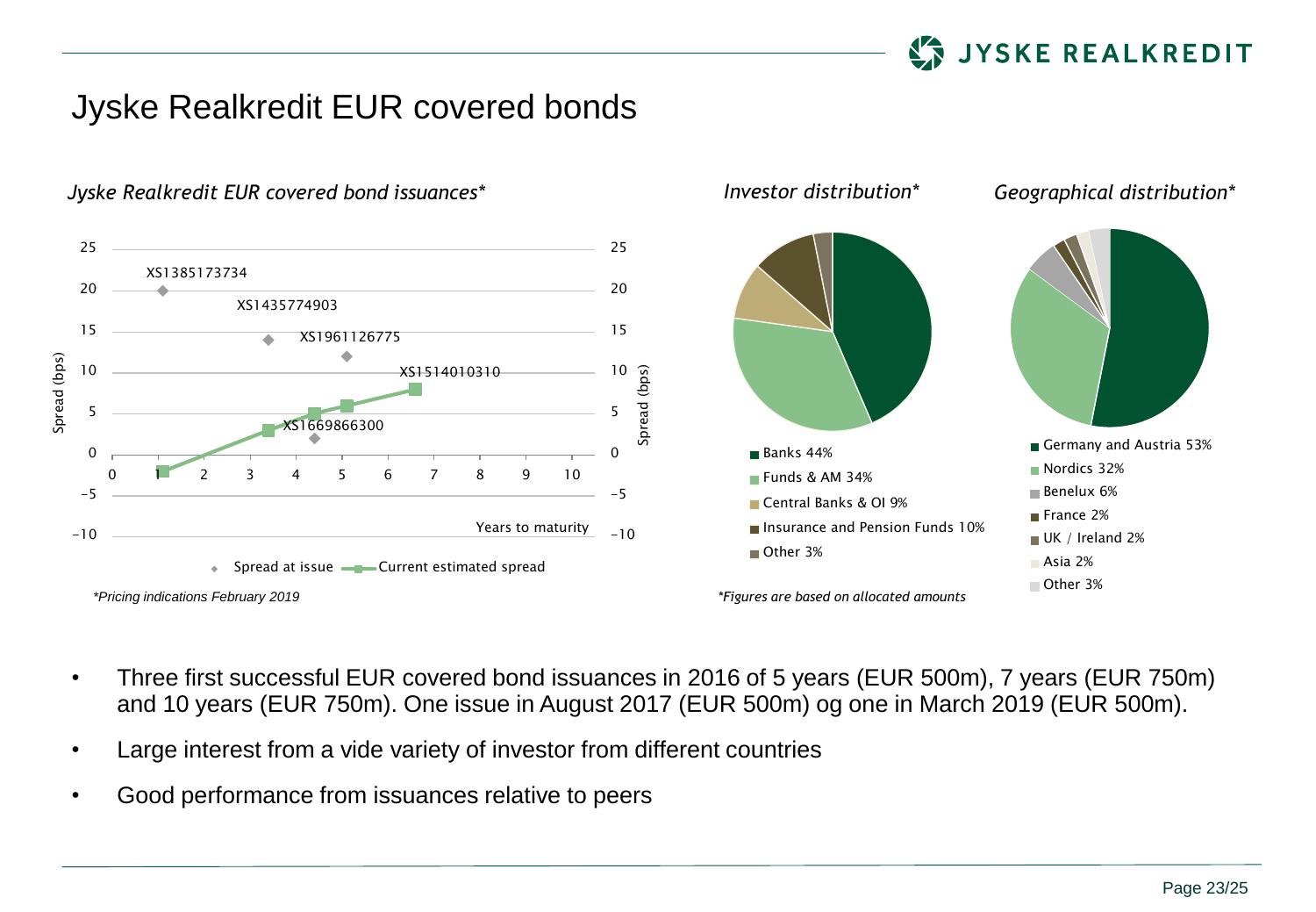

## Danish FSA measure to limit certain products

FSA measure introduced

- Limit the proportion of customers with debt-to-income above 4 and ARM or interest-only loans
- Should dampen growth in house prices

| DTI |                                                               |                                                                             |  |
|-----|---------------------------------------------------------------|-----------------------------------------------------------------------------|--|
|     | Positive net wealth after 25 %<br>decrease in house prices    | No ARM loans with interest reset $<$ 5 years                                |  |
| 5   | Positive net wealth after 10 %<br>decrease in house prices    | No combination of interest only and ARM                                     |  |
|     | 5 % cash downpayment<br>Loan with 4 % interest rate and no IO | Supervisory diamond<br>Interest only loans $<$ 10%<br>ARM loans $<$ 25 $\%$ |  |
|     |                                                               | 60%                                                                         |  |

*Illustrative example of lending rules and guidances from the Danish FSA*